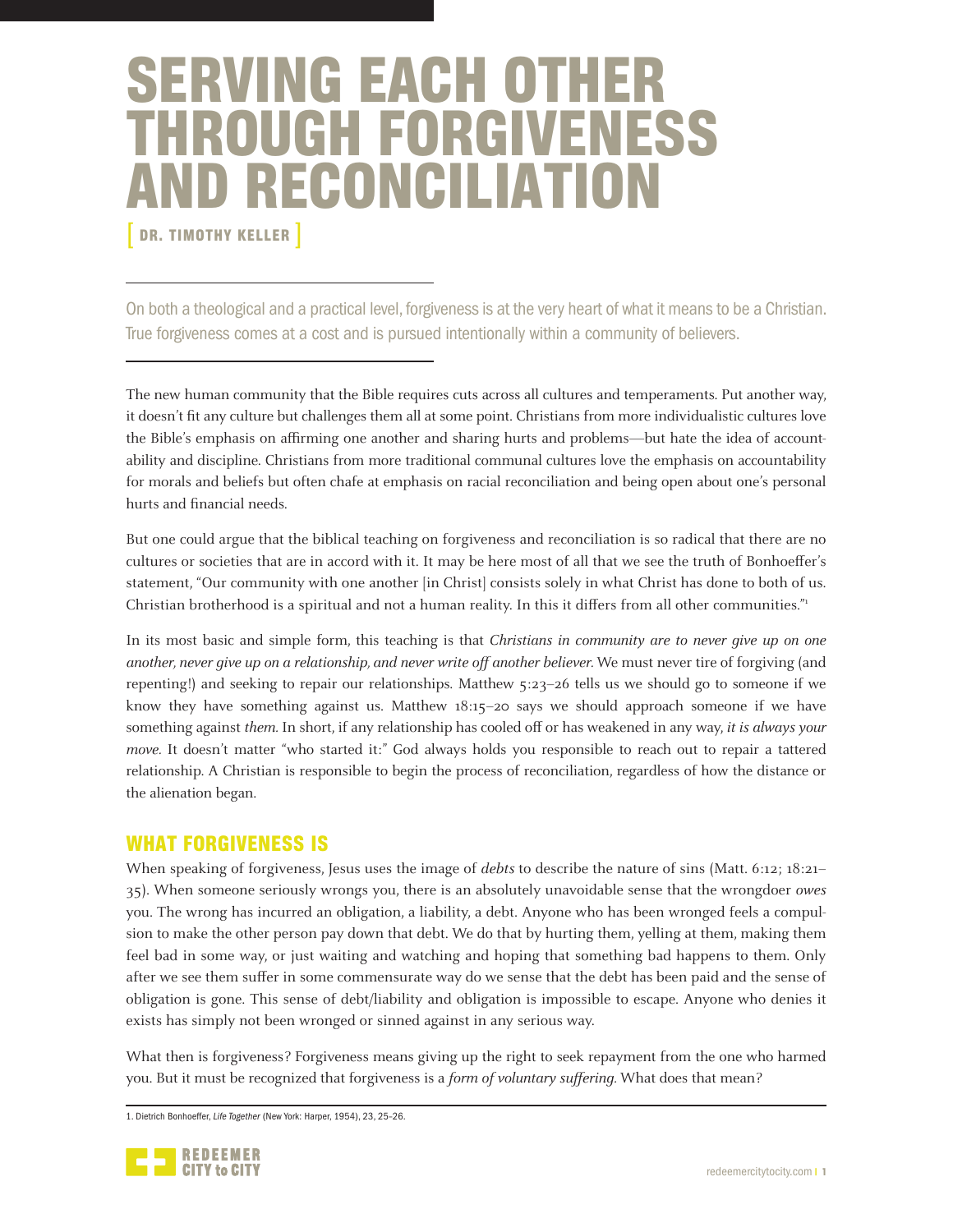Think about how monetary debts work. If a friend breaks my lamp, and if the lamp costs fifty dollars to replace, then the act of lamp-breaking incurs a debt of fifty dollars. If I let him pay for and replace the lamp, I get my lamp back and he's out fifty dollars. But if I forgive him for what he did, the debt does not somehow vanish into thin air. When I forgive him, I absorb the cost and payment for the lamp: either I will pay the fifty dollars to replace it or I will lose the lighting in that room. To forgive is to cancel a debt by paying it or absorbing it yourself. Someone always pays every debt.

This is the case in all situations of wrongdoing, even when no money is involved. When you are sinned against, you lose some thing—perhaps happiness, reputation, peace of mind, a relationship, or an opportunity. There are two things to do about a sin. Imagine for example that someone has hurt your reputation. You can try to restore it by paying the other person back, voicing public criticisms and ruining his or her reputation. Or you can forgive the one who wronged you, refuse payback, and absorb the damage to your reputation. (You will have to restore it over time.)

In all cases when wrong is done there is a debt, and there is no way to deal with it without suffering: either you make the perpetrator suffer for it or you forgive and suffer for it yourself.

Forgiveness is always extremely costly. It is emotionally very expensive—it takes much blood, sweat, and tears. When you forgive, you pay the debt yourself in several ways.

First, you refuse to hurt the person directly; you refuse vengeance, payback, or the infliction of pain. Instead, you are as cordial as possible. When forgiving you must beware of subtle ways to try to exact payment while assuring yourself that you aren't. Here are specific things to avoid:

- **+** making cutting remarks and dragging out past injuries repeatedly
- **+** being far more demanding and controlling with the person than you are with others, all because you feel deep down that they still owe you
- **+** punishing them with self-righteous "mercy" that is really a way to make them feel small and to justify yourself
- **+** avoiding them or being cold toward them

Second, you refuse to employ innuendo or "spin" or hint or gossip or direct slander to diminish those who have hurt you in the eyes of others. You don't run them down under the guise of warning people about them or under the guise of seeking sympathy and support and sharing your hurt.

Third, when forgiving you refuse to indulge in ill-will in your heart. That is, don't continually replay the tapes of the wrong in your imagination, in order to keep the sense of loss and hurt fresh so you can stay actively hostile toward the person and feel virtuous by contrast. Don't vilify or demonize the offender in your imagination. Rather, recognize the common sinful humanity you share with him or her. Don't root for them to fail, don't hope for their pain. Instead, pray positively for their growth.

Forgiveness, then, is granted before it is felt. It is a promise to refrain from the three things above and pray for the perpetrator as you remind yourself of God's grace to you. Though it is extremely difficult and painful (you are bearing the cost of the sin yourself!), forgiveness will deepen your character, free you to talk to and help the person, and lead to love and peace rather than bitterness.

Further, by bearing the cost of the sin, you are walking in the path of your Master (Matt. 18:21–35; Col. 3:13). It is typical for non-Christians today to say that the cross of Christ makes no sense. "Why did Jesus have to die? Why couldn't God just forgive us?" Actually no one who has been deeply wronged "just forgives"! If someone wrongs you, there are only two options: (1) you make them suffer, or (2) you refuse revenge and forgive them and then you suffer. And if we can't forgive without suffering, how much more must God suffer in order to forgive us? If we unavoidably sense the obligation and debt and injustice of sin in our soul, how much more does God know it? On the cross we see God forgiving us, and that was possible only if God suffered. On the cross God's love satisfied his own justice by suffering, bearing the penalty for sin. There is never forgiveness without suffering, nails, thorns, sweat, blood. Never.

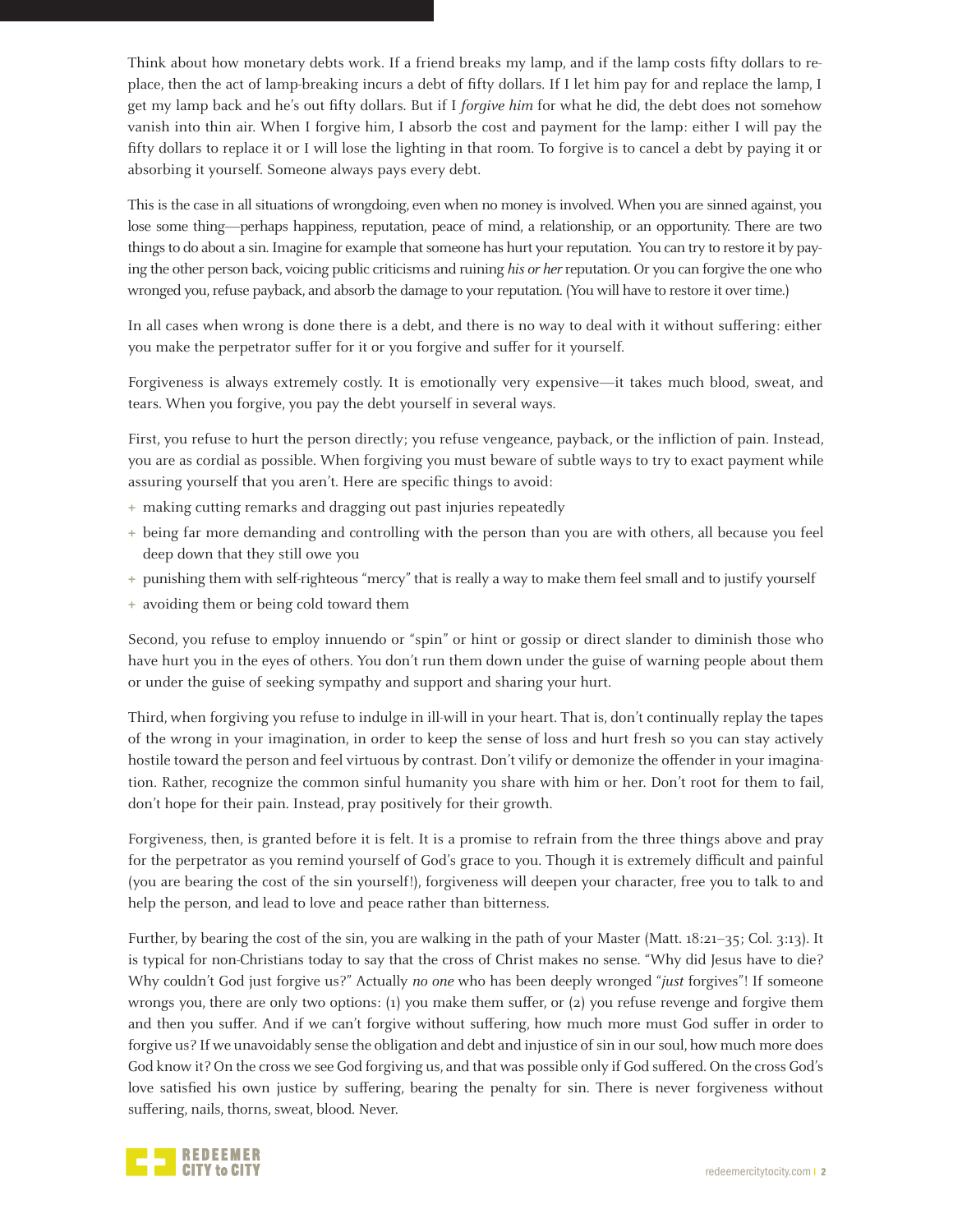# WHAT WE NEED TO FORGIVE

The experience of the gospel gives us the two prerequisites for a life of forgiveness: emotional humility and emotional wealth.

You can remain bitter toward someone only if you feel superior, if you are sure that you "would never do anything like that!" To remain unforgiving means you are unaware of your own sinfulness and need for forgiveness. When Paul says he is the worst among sinners (1 Tim. 1:15), he is not exaggerating. He is saying that he is as capable of sin as the worst criminals are. The gospel has equipped him with emotional humility.

At the same time, you can't be gracious to someone if you are too needy and insecure. If you know God's love and forgiveness, then there is a limit to how deeply another person can hurt you. He or she can't touch your real identity, wealth, and significance. The more you rejoice in your own forgiveness, the quicker you will be to forgive others. You are rooted in emotional wealth.

Forgiveness founders because I exclude the enemy from the community of humans even as I exclude myself from the community of sinners. But no one can be in the presence of the God of the crucified Messiah for long without overcoming this double exclusion—without transposing the enemy from the sphere of monstrous inhumanity into the sphere of shared humanity and herself from the sphere of proud innocence into the sphere of common sinfulness. When one knows that the torturer will not eternally triumph over the victim, one is free to rediscover that person's humanity and imitate God's love for him. And when one knows that God's love is greater than all sin, one is free to see oneself . . . and so rediscover one's own sinfulness. <sup>2</sup>

Jesus says, "If you do not forgive men their sins, your heavenly Father will not forgive your sins" (Matt. 6:15). This does not mean we can earn God's forgiveness through our own forgiving but that we can disqualify ourselves from it. No heart that is truly repentant toward God could be unforgiving toward others. A lack of forgiveness toward others is the direct result of a lack of repentance toward God. And as we know, you must repent in order to be saved (Acts 2:38).

## GOD'S FORGIVENESS AND OURS

When God reveals his glory to Moses, he says he forgives wickedness yet "does not leave the guilty unpunished" (Exod. 34:6–7). Not until the coming of Jesus do we see how God can be both completely just and forgiving through his atonement (1 John 1:7–9). In the cross God satisfies both justice and love. God was so just and desirous to judge sin that Jesus had to die, but he was so loving and desirous of our salvation that Jesus was glad to die.

We too are *commanded* to forgive ("bear with each other and forgive whatever grievances you may have against one another," Col 3:13–14) on the basis of Jesus' atonement for our sins ("Forgive us our debts, as we also have forgiven our debtors. . . . If you do not forgive men their sins, your heavenly Father will not forgive your sins," Matt. 6:14–15; cf. Luke 6:37). But we are also required to forgive in a way that honors justice, just as God's forgiveness does. "If your brother sins, rebuke him, and if he repents, forgive him" (Luke 17:3). "Christians are called to abandon bitterness, to be forbearing, to have a forgiving stance even where the repentance of the offending party is conspicuous by its absence; on the other hand, their God-centered passion for justice, their concern for God's glory, ensure that the awful odium of sin is not glossed over."3

# PURSUING TRUTH, LOVE, AND RELATIONSHIP

The gospel calls us, then, to keep an equal concern (a) to speak the truth and honor what is right, yet (b) to be endlessly forgiving as we do so and (c) to never give up on the goal of a reconciled, warm relationship.

<sup>3.</sup> D. A. Carson, *Love in Hard Places* (Wheaton, Ill.: Crossway, 2002), p. 83.



<sup>2.</sup> Miroslav Volf, *Exclusion and Embrace* (Nashville: Abingdon, 1996), p. 124.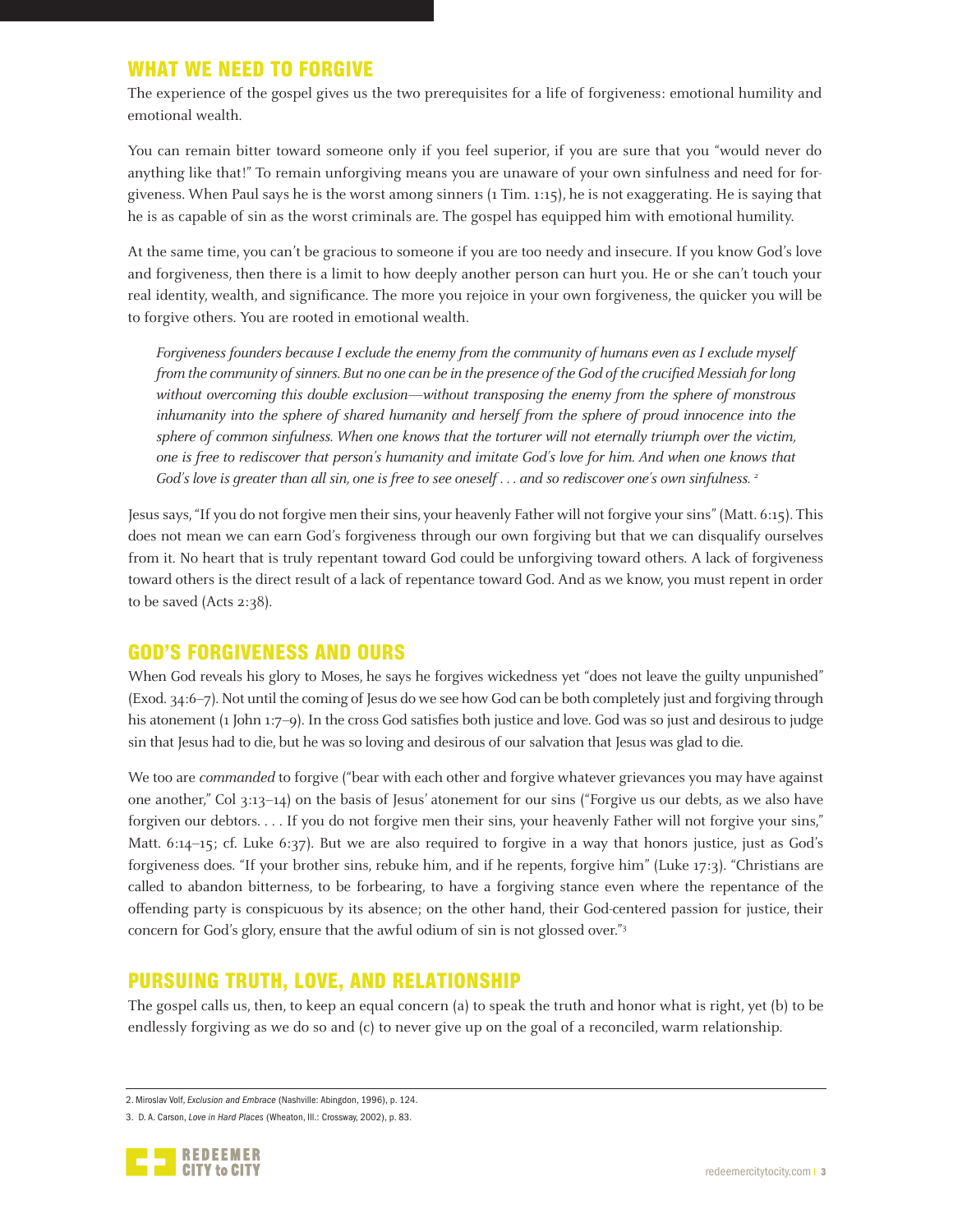First, God requires forgiveness whether or not the offender has repented and has asked for forgiveness. "And when you stand praying, if you hold anything against anyone, forgive him" (Mark 11:25). This does not say "forgive him if he repents" but rather "forgive him right there—as you are praying."

Second, God requires speaking the truth. That is why Jesus tells his disciples in Luke 17:3 to "rebuke" the wrongdoer and "if he repents, forgive him." Is Jesus saying that we can hold a grudge if the person doesn't repent? No, we must not read Luke 17 to contradict Mark 11. Jesus is calling us here both to practice inner forgiveness and to rebuke and correct. We must completely surrender the right to pay back or get even, yet at the same time we must never overlook injustice and must require serious wrongdoings to be redressed.

This is almost the very opposite of how we ordinarily operate. Ordinarily we do not seek justice on the outside (we don't confront or call people to change and make restitution), but we stay hateful and bitter on the inside. The Bible calls us to turn this completely around. We are to deeply forgive on the inside so as to have no desire for vengeance, but then we are to speak openly about what has happened with a desire to help the person see what was done wrong.

In reality, inner forgiveness and outward correction work well together. Only if you have forgiven inside can you correct unabusively—without trying to make the person feel terrible. Only if you have forgiven already can your motive be to correct the person for God's sake, for justice's sake, for the community's sake, and for the person's sake. And only if you forgive on the inside will your words have any hope of changing the perpetrator's heart. Otherwise your speech will be so filled with disdain and hostility that he or she will not listen to you.

Ultimately, to forgive on the inside and to rebuke/correct on the outside are not incompatible, because they are both acts of love. It is never loving to let a person just get away with sin. It is not loving to the perpetrator, who continues in the grip of the habit, nor to those who will be wronged in the future, nor to God, who is grieved. This is difficult, for the line is very thin between a moral outrage for God's sake and a self-righteous outrage because of hurt pride. Still, to refuse to confront is not loving but just selfish.

Third, as we "speak the truth in love" (Eph. 4:15), we are to pursue justice gently and humbly, in order to redress wrongs and yet maintain or restore the relationship (Gal. 6:1–5). There is a great deal of tension between these three things! Almost always one is much more easily attained if you simply drop any concern for the other two. For example, it is easy to "speak the truth" if you've given up on any desire to maintain a warm relationship. But if you want both, you will have to be extremely careful with how you speak the truth! Another example: it is possible to convince yourself that you have forgiven someone, but if afterward you still want nothing to do with them (you don't pursue an ongoing relationship), then that is a sign that you spoke the truth without truly forgiving.

Of course it is possible that you do keep these three things together in your heart and mind but the other person simply cannot. There is no culture or personality type that holds these together. People tend to believe that if you are confronting me you don't forgive or love me, or if you really loved me you wouldn't be rebuking me. God recognizes that many people simply won't let you pursue all these things together, and so tells us, "As far as it depends on you, live at peace with everyone" (Rom. 12:18). That is, do your part and have as good and peaceful a relationship with people as they will let you have.

## WHEN DO WE NEED TO CONFRONT AND RECONCILE?

Jesus tells us that if we have been sinned against we may need to go and speak to the offender. "If your brother sins, rebuke him, and if he repents, forgive him" (Luke 17:3). But when do we "rebuke"—every time anyone wrongs us? First Peter 4:8 says famously that "love covers over a multitude of sins," and Proverbs 10:12 backs this up. This means we are not to be thin-skinned, and it would be wrong to bring up every matter every time we have been treated unjustly or insensitively. Still, passages like Matthew 18 and Luke 17 say there are some times in which we should make a complaint. When do we do so?

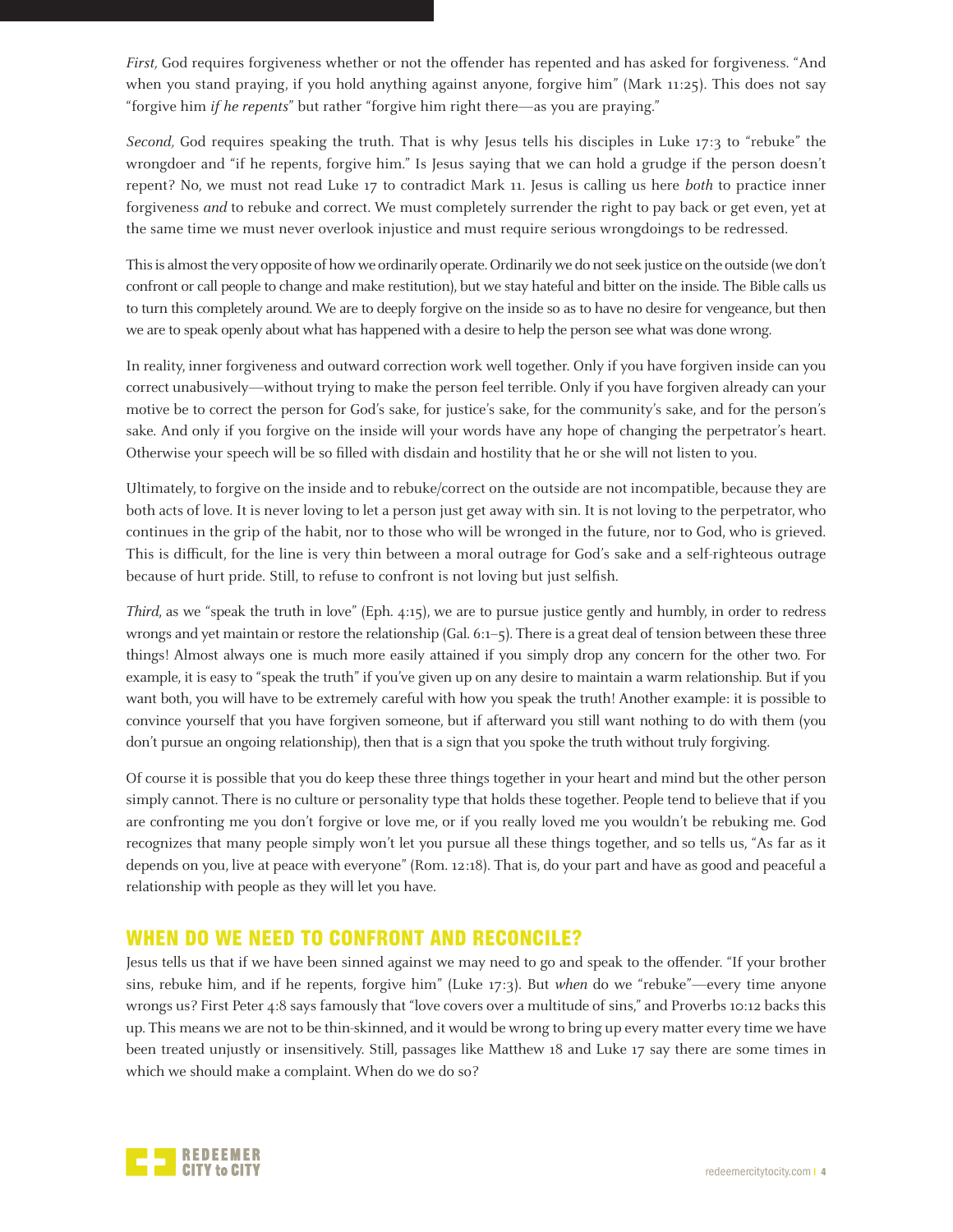This is where Galatians 6 gives us guidance. "Brothers, if someone is caught in a sin, you who are spiritual should restore him gently. But watch yourself, or you also may be tempted" (6:1). We should give correction under two conditions.

First, we should correct when the sin is serious enough to cool off or rupture the relationship. Matthew 18:15 indicates that the purpose of a rebuke is to "win your brother over"—that is, to rescue the relationship. That is implied when Galatians 6:2 tells us that correcting someone is a way of "carrying each other's burdens;" it is an expression of an interdependent relationship.

Second, we should correct when the sin against us is evidently part of a pattern of behavior that the other person is seriously stuck in. "If someone is *caught in* a sin, you who are spiritual should restore him" (Gal. 6:1): the image is of being trapped in a pattern of behavior that will be harmful to the person and to others. In love this should be pointed out. So we rebuke for the person's sake—to "restore him." Our concern is his or her growth.

And how do we do it? "You who are spiritual should restore him *gently*" (Gal. 6:1). This is essential. If the motive of the correction is helping the other to grow, then we will be loving and gentle. Verses 2–3 indicate that we should do this very humbly. We are making ourselves servants by doing the correction.

Ultimately, any love that is afraid to confront the beloved is really not love but a selfish desire to be loved. Cowardice is always selfish, putting your own needs ahead of the needs of the other. A love that says, "I'll do anything to keep him or her loving and approving of me!" is not real love at all. It is not loving the person; it is loving the love you get from the person. True love is willing to confront, even to "lose" the beloved in the short run if there is a chance to help him or her.

Nevertheless, it is clear that there are plenty of times we should not correct and not seek an apology even when one is owed. The stronger a Christian you are, the less sensitive and easily hurt you will be. When people "zing" you, snub you, ignore you, or let you down in some way, it should not immediately cool you to them. As a mature Christian, you immediately remember (a) times you did the same thing to others or (b) times that people who did this to you were later revealed to have a lot on their mind and heart. If you find that any wrongdoing immediately cools you to another and you want to insist on your right to an apology, do some self-examination regarding the level of your emotional humility and emotional wealth in Christ. Love should cover a multitude of sins (that is, most of them!) You should be able to warmly treat people who by rights owe you an apology but whom you haven't corrected because the slights were rather minor, or the time isn't right to speak about it, or you don't know them well enough to be sure it is a major pattern in their life.

## HOW DO WE RECONCILE?

Here are some basics.

#### WHAT ARE THE MARKS OF AN UNRECONCILED RELATIONSHIP?

An unreconciled relationship is marked by avoidance, coldness, and irritability (that is, the same action performed by another person does not disturb you as much as it does when this person does it!) If you find yourself avoiding, being cold toward, or being very irritated with someone (or if you can tell that someone is cold or irritable toward you or avoiding you), then you probably have an unreconciled relationship.

On the other hand, "I forgive you" does not mean "I trust you." Some people think they haven't reconciled until they can completely trust the person who did the wrong. That is not the case. Forgiveness means a willingness to try to reestablish trust, but that reestablishment is always a process. The speed and degree of this restoration entail the re-creation of trust, and that takes time, depending on the nature and severity of the offenses involved. Until a person shows evidence of true change, we should not trust him or her. To immediately give one's trust to a person with sinful habits could actually be enabling him to sin. Trust must be restored, and the speed at which this occurs depends on the behavior.

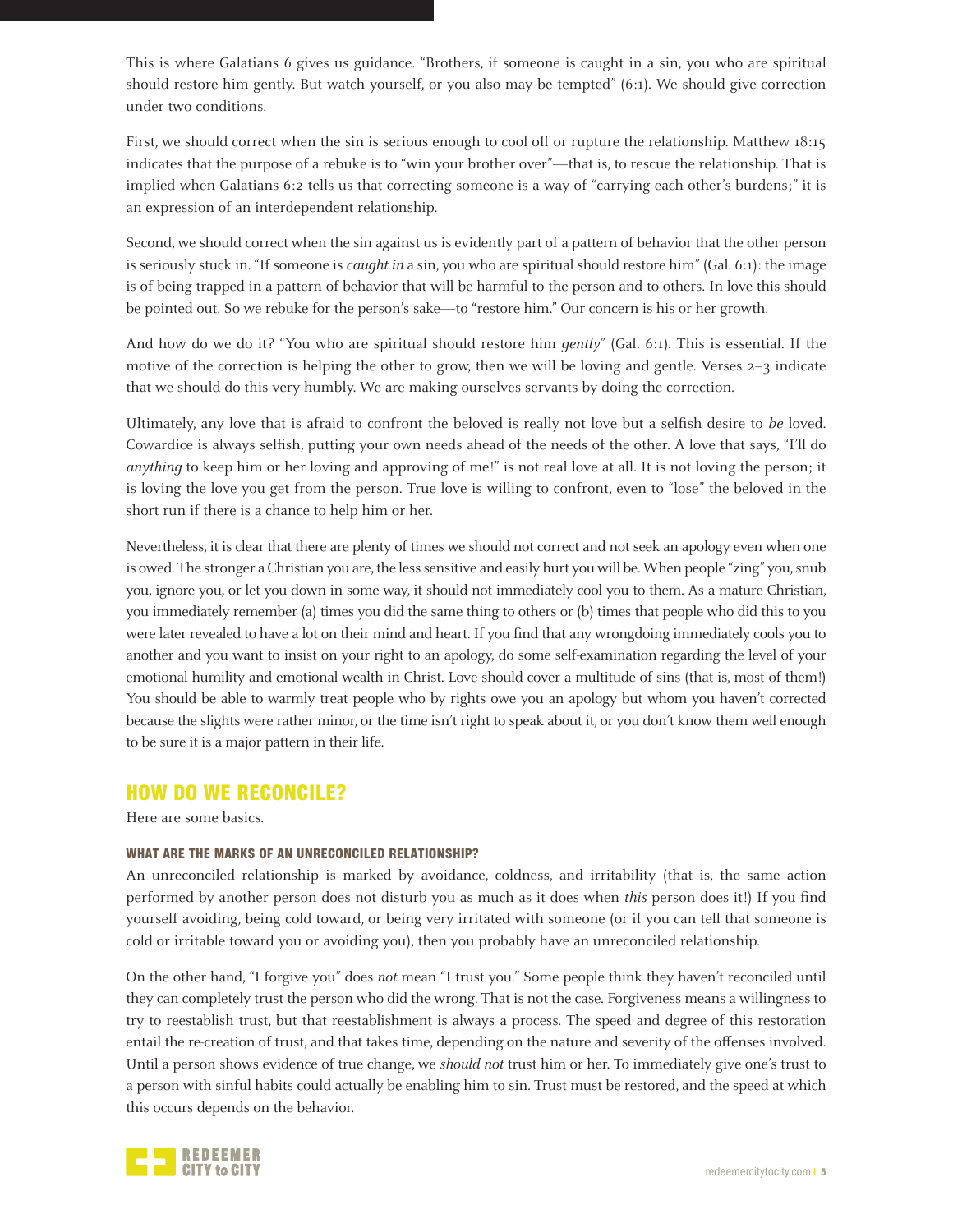This also applies to the people who owe you an apology but whose sins have been "covered" (see above). A person who has let you down but whom you don't correct has damaged your trust, albeit in minor ways. If he or she comes to apologize, it will restore the level of trust and respect you had before, but until that happens you can still have a civil and cordial relationship with them.

#### HOW CAN YOU RECONCILE WITH SOMEONE?

We can look at Matthew 5 and Matthew 18 as two different approaches: Matthew 5 lays out what you do when you believe you have wronged someone else, while Matthew 18 is what you do when you believe someone has wronged you. But it is also possible to also look at these passages as giving us two stages of the normal reconciliation process, because seldom does just one party bear all the blame for a frayed relationship. Almost always reconciliation involves both repenting and forgiving—both admitting your own wrong and pointing out the wrong of the other. If we put these two approaches together, we can create a practical outline like the one that follows.

#### **Stage 1**

Begin by confessing anything you may have done wrong (this might be called the "Matthew 5:24 phase"). Begin with yourself. Even if you believe that your own behavior is no more than 5 percent of the problem, start with your 5 percent! Look for what you have done wrong, and collect the criticism.

List whatever you think you have done wrong and ask the other person to add to the list of things you have done wrong or ways you have contributed to the breakdown in the relationship. Example: "I'm here because I don't like what has happened to our relationship  $\left[or\text{—}if\text{ the term applies}\text{—}our\text{ friendship}\right]$ . It appears to me that there is a problem between us; am I wrong?" Then, "Here is what I believe I have contributed to the problem between us—where I've wronged you. . . . But where else have I wronged you or contributed to the relationship problem, in your estimation?"

If you are almost totally in the dark about what went wrong, you may have to simply offer to listen. Example: "It appears to me that there is trouble between us and I have offended you. Am I right? Please tell me specific ways I have wronged you. I am ready to listen—honest."

Then listen well to the criticism you've invited. Seek to distill this criticism into something clear and specific. To do so too quickly may seem defensive, but eventually ask for as many specific examples as possible. If the other says, "You are bullying," you need to find out what actual words or actions or tones of voice strike the other person as "bullying."

Here is a practical checklist:

- **+** Pray silently, asking God to give you wisdom and allow you to sense his love for you.
- **+** Assume that God is speaking to you through this painful situation and is showing you ways you should be more careful or change.
- **+** Assume that God is speaking to you even through a very flawed person.
- **+** Beware of being defensive. Don't explain yourself too quickly, even if you have a good answer or can show the person that he or she was mistaken. Be sure you don't interrupt or keep the other from expressing frustration. Show sympathy even if you were misunderstood.
- **+** Always ask, "Is there anything else? I really want to know!" In a stressful situation it is natural for the other to hold back some complaints or concerns. Get them all out on the table, or you'll have to do this again!
- **+** Make it safe to criticize you: support individual criticisms with "That must have been hard; I see why you were concerned."

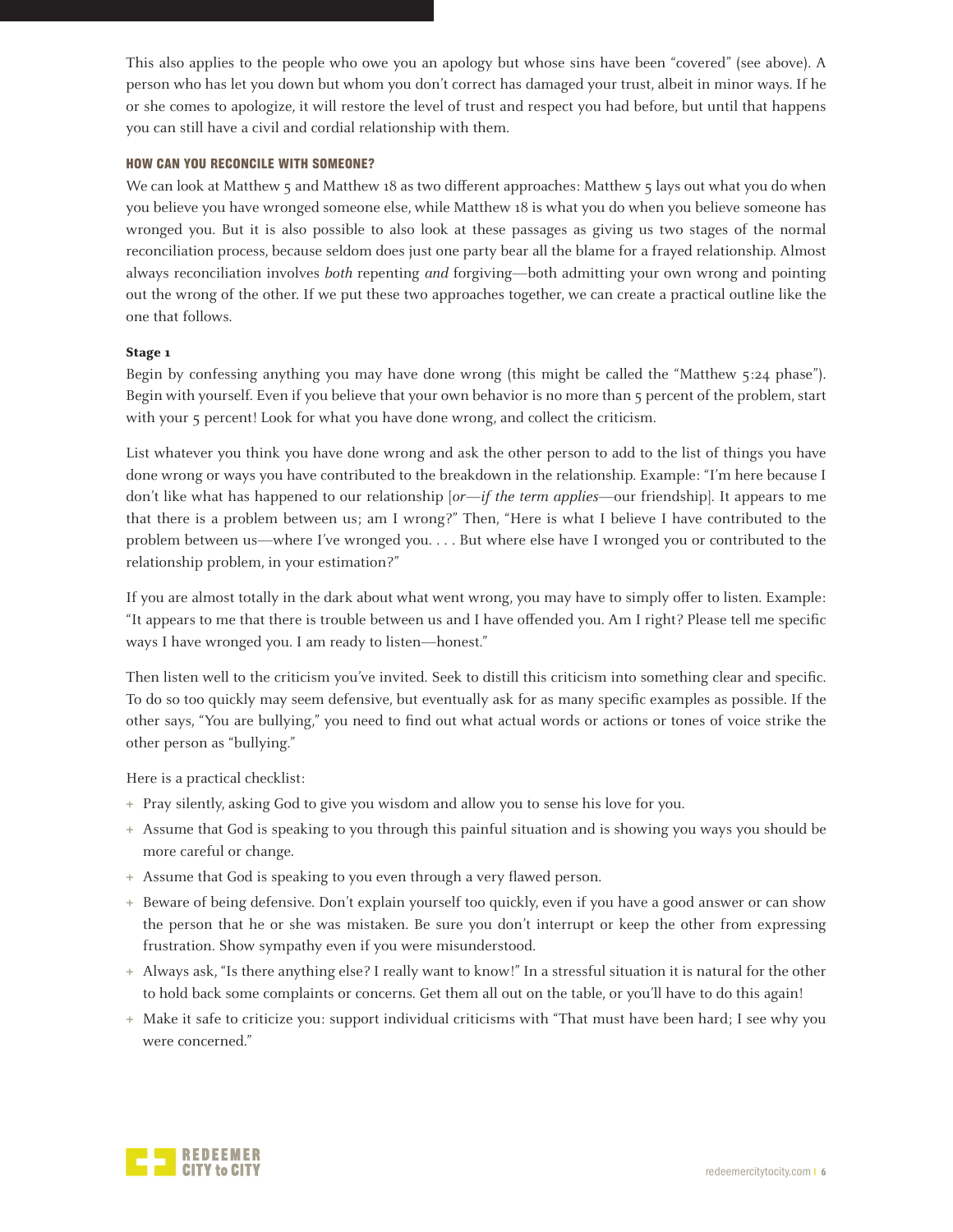- **+** Look for needs in the critic that may underlie the criticism.
- **+** Now respond to the criticism, by doing either or both of the following:
	- 1. "Please, forgive me for \_\_\_\_\_\_\_\_\_\_." This is your repentance, your confession of sin.
		- Admit your wrong without excuses and without blaming the circumstances. Even if the criticism included exaggerations, extract the real fault and confess it. Even if only 10 percent of the relationship problem is you, admit it.
		- Don't just apologize; ask for forgiveness.
		- If you can think of a plan for changing your behavior, say, "Here is what I will do to make sure not do such a thing again in the future." Ask if there is anything you can do to restore trust. If you really cannot see any validity in any of the criticism, ask whether you can get back to the person later, after checking with others.
		- Avoid overstatements—"How terrible I feel over what I've done!" Such confessions may be mainly a painful catharsis designed to relieve one of guilt feelings through a kind of atonement/punishment, or to get others to provide lots of sympathy.
		- On the other hand, avoid being deadpan, lighthearted, or even flip. Such confessions may aim to preserve pride, merely to fulfill a requirement, to force the other person to let you off the hook but without showing any real contrition or emotional regret at all.
		- Most of all, do not make a confession that is really an attack. "If I upset you, I am sorry" falls in this category. It means, "If you were a normal person, you would not have been upset by what I did." Do not repent to the person of something that you are not going to repent to God for nor take concrete steps to change.
		- Real repentance has three aspects: confession to God, confession to the person wronged, and offering a concrete plan for change so as to avoid the sin in the future (see Luke 3:7–14).
	- 2. After you have repented, then turn to those issues that involve no sin on your part (as far as you can tell) and about which you have to say, "Please, accept my explanation for  $\sqrt{ }$ 
		- "Here's how I see it. Can you see my motive or meaning was very different from what you inferred?"
		- "Can you understand my point of view? Can you accept that I could have perceived this very differently and had the motives I am describing?"
		- $\cdot$  "Is there some way, though we see this issue so differently, that we can avoid hurting each other like this again?"

#### **Stage #2**

Now (if necessary) address any ways that the other person has wronged you ("Matthew 18 phase"). If you have done all of the above, you may well find that this approach elicits a confession from the other without your having to ask for it! This is far and away the best way to get reconciliation.

However, if the other person is not forthcoming, begin with: "From my point of view, it looks as if you did . It affected me this way: . I think it would be far better for all concerned if instead you did this: . But my understanding may be inaccurate or distorted. Correct me if I am wrong. Could you explain what happened?" Be sure your list of things the other person has done is specific, not vague.

If the other person offers an apology, grant forgiveness—but avoid using the term unless forgiveness is asked for! Otherwise to say "I forgive you" may sound tremendously humiliating. Alternative ways to express forgiveness might be "Well, I won't hold this against you," "Let's put that in the past now," or "Think no more of it."

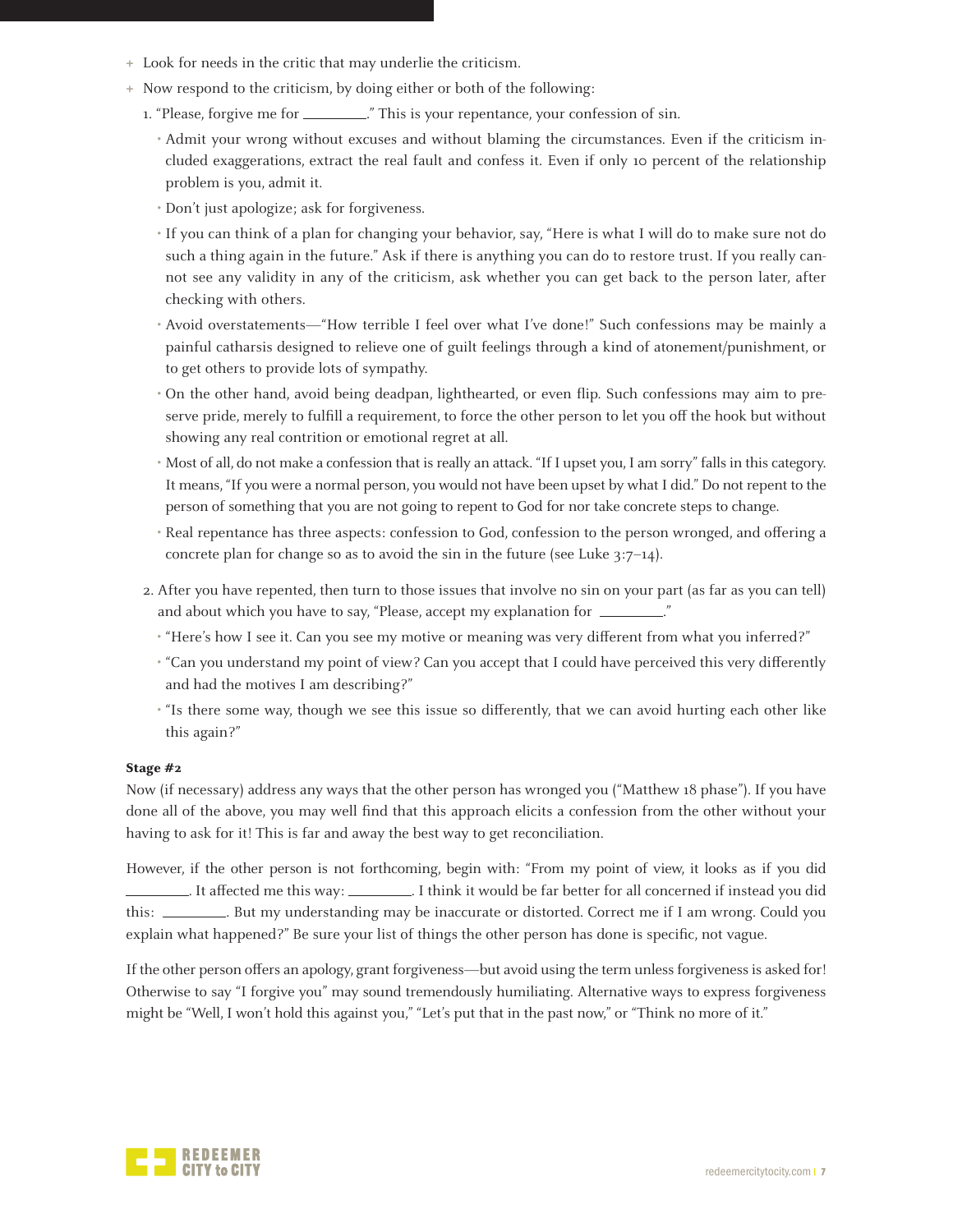Here are some general guidelines for this part of the process:

- **+** Maintain a loving and humble tone. Tone of voice is extremely important. Overly controlled, nice, and calm may sound patronizing and be infuriating. Don't resort to flattery or fawning syrupiness or fall into abusive or angry tones.
- **+** Attack the problem, not the person. For example, don't say, "You are so thoughtless"; rather, you might say, "You have forgotten this after making repeated promises that you would not."
- **+** Suggest solutions and alternative courses of action or behavior. Make sure all criticism is specific and constructive. Never say, "Don't do this" without saying, "Instead do this."
- **+** In the heart of the discussion, you may discover some other underlying goal or need that the other person is trying to meet that could be met in more constructive ways.
- **+** Keep in mind differences in culture. A person from a different culture may consider your approach incredibly disrespectful and demeaning when you think you are being respectful.

#### **What if the other person won't be reconciled to you?**

First, some thoughts on failed reconciliation with a non-Christian. Christians are commanded to seek peace and reconciliation with all people (Rom. 12:18; Heb. 12:14), not just Christians. However, non-Christians may not feel the same responsibility to live in reconciled relationships. In general, you will find that non-Christians will not feel compelled to respond with forgiveness and repentance.

If that occurs, you must take what you are given. Romans 12:18–21 provides guidelines on how to stay gracious, kind, open, and cordial to persons who are being standoffish.<sup>4</sup>

What if a Christian from your church is resisting reconciliation? Matthew 18 indicates that if a fellow believer will not reconcile after repeated intentional efforts on your part, you should go to stage B—getting some other Christian friends (preferably including someone who is respected by the other person) to go along with you to reconcile the relationship. If that does not work, at stage C you "tell it to the church" and ask the elders to speak to the person.

If the person with whom you are seeking reconciliation is a Christian but lives in another region or attends another church, you should take the Matthew 18:15–20 process as far as you can. However, if you are not members of the same church it may not be possible to go to the final step of "telling it to the church." Again, you may have to take what you are given and deal as cordially and as graciously as possible with someone who is not reconciled to you.

More generally, learn to accept the apologies and repentances you get without demanding that people admit more than they honestly believe. If they repent nearly as extensively as you feel they should, then the relationship can be almost what it was before. If they only go halfway, then you are still better off, though the relationship is weakened because you don't fully trust their wisdom and self-knowledge.

It is usually hardest to forgive someone who will not admit any wrong and who stays haughty. Internal forgiveness may be a longer process. Use all the spiritual resources we have in our faith:

- **+** Look at God's commands to forgive—it is our obligation.
- **+** Remember God's forgiveness of us. We have no right to be bitter.
- **+** Remember that God's omniscience is necessary to be a just judge. We have insufficient knowledge to know what others deserve.
- **+** Remember that when we allow the evil to keep us in bondage through bitterness, we are being defeated by evil! Romans 12 tells us to "overcome" or *defeat* evil with forgiveness.
- **+** Remember that we undermine the glory of the gospel in the world's eyes when we fail to forgive.

<sup>4.</sup> A great book on relating to people who are cold or even hostile is *Bold Love* by Dan Allender and Tremper Longman (Colorado Springs: NavPress, 1992). Don't miss it.

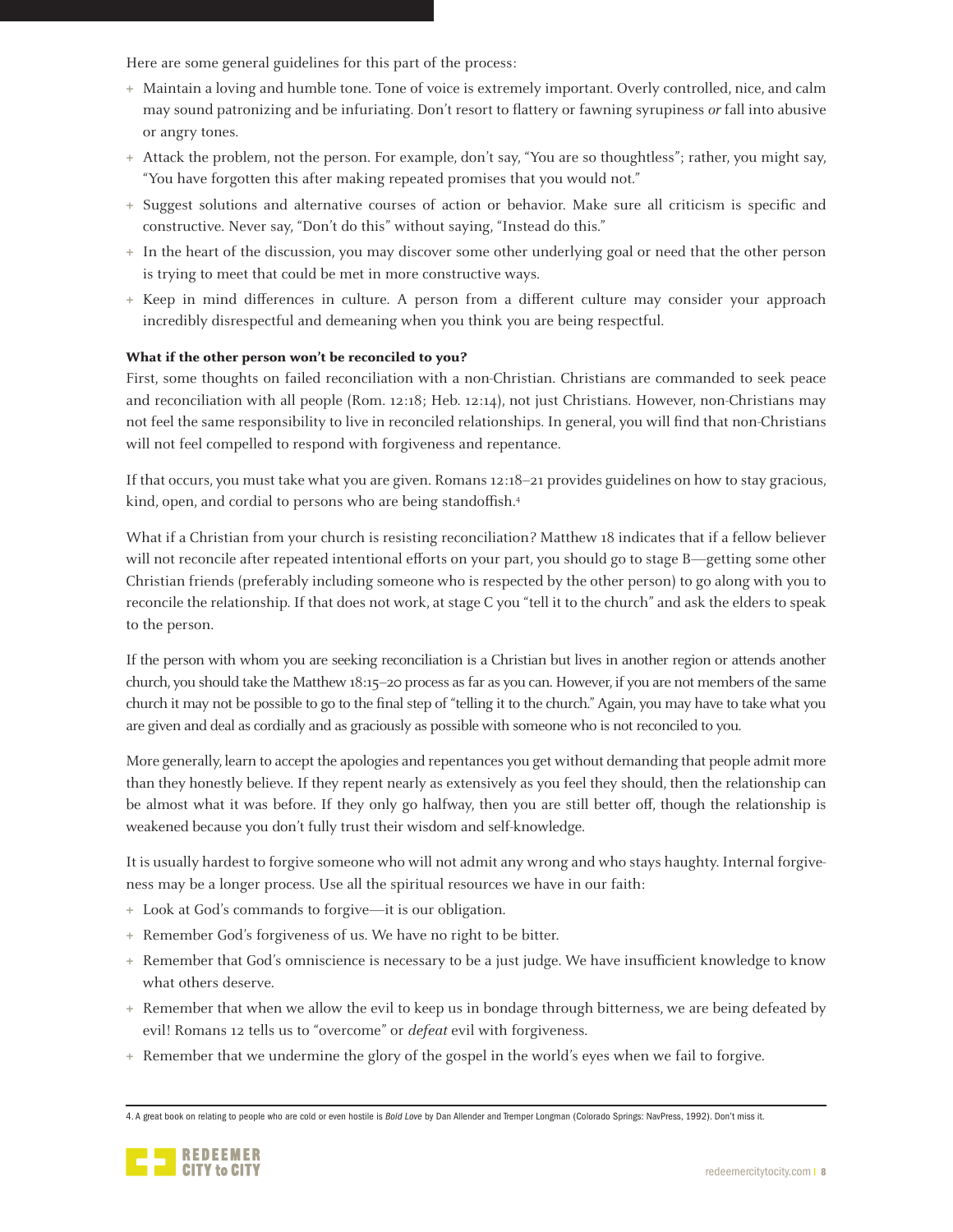# WATCHING FROM THE SIDELINES

When two people within the church are in conflict with each other, it can wreak a lot of havoc in the hearts and lives of the Christians around them who are not immediately involved in the dispute. The worst thing (but the common thing!) that happens is that rather than suspending judgment, praying, and encouraging the parties toward reconciliation, people take sides in the dispute in a very world-typical way. It is hard not to sympathize with the party you know best. It is also hard for that person not to "share" his or her hurt with you in a way that does not vilify the other party in the conflict.

As a result, we can have second- and third-order unreconciled relationships. That is, we feel alienated from people who are friends of the person our friend is alienated from! The problem with this is obvious—there is no direct way to heal such breaches. If someone is avoiding you because your friend is mad at his or her friend, there is no "wrong" that you can confess or repent for. It is a spiritually poisonous situation. The problem is not that you have sinned or have been sinned against, but you have heard a bad report about another Christian and you let it come into your own heart and take root as distrust and hostility.

What should we do? First, see what James says about passing along bad reports: "Humble yourselves before the Lord. Brothers, don't slander or attack one another" (James 4:10-11). The verb slander simply means to "speak against" (kata-lalein). It is not necessarily a false report, just an "against-report"—one that undermines the listener's respect and love for the person being spoken about. "As a north wind brings rain, so a sly tongue brings angry looks" (Prov. 25:23). James's linking of slander with pride (4:10) shows that slander is not a humble evaluation of error or fault, which we must constantly be doing. Rather, the slandering person speaks as if he or she never would do the same thing himself. Nonslanderous evaluation is gentle and guarded, and it's always evident that the speaker is aware of sharing the same frailty, humanity, and sinful nature with the one being criticized. It involves a profound awareness of one's own sin. It is never "against-speaking."

"Don't grumble [literally, don't groan and roll your eyes] against each other" (James 5:9). Here James refers to a kind of against-speaking that is less specific than a focused slander or attack. It is hinting with not only words but also body language—shaking one's head, rolling eyes, and reinforcing an erosion of love and respect for someone else ("You know how they do things around here!") But it accomplishes the same thing. It brings "angry looks;" it undermines love and respect.

Second, see what the book of Proverbs says about receiving bad reports: "He who covers over an offense promotes love, but whoever repeats the matter separates close friends." (Prov. 17:9) The first thing to do when hearing or seeing something negative is to seek to "cover" the offense rather than speak about it to others. That is, rather than letting it in, you should seek to keep the matter from destroying your love and regard for a person. How?

- **+** Remember your own sinfulness. "All a man's ways seem innocent to him, but motives are weighed by the LORD" (Prov. 16:2). Your motives are never as pure as you think they are. To know your sinfulness automatically keeps you from being too sure of your position and from speaking too strongly against people on the other side of a conflict. You realize that you may not be seeing things well.
- **+** Remember that there is always another side. "The first to present his case seems right, till another comes forward and questions him" (Prov. 18:17). You never have all the facts. You are never in a position to have the whole picture, and therefore when you hear the first negative report, you should assume that you have far too little information to draw a conclusion.

What if the injustice seems too great or grievous for you to ignore? In Derek Kidner's commentary on Proverbs 25:8–10, he writes that when we think someone has done wrong, we should remember that "one seldom knows the full facts, or interprets them perfectly (v. 8); and one's motives in spreading a story are seldom as pure as one pretends (v. 10). To run to the law or to the neighbors is usually to run away from the duty of personal